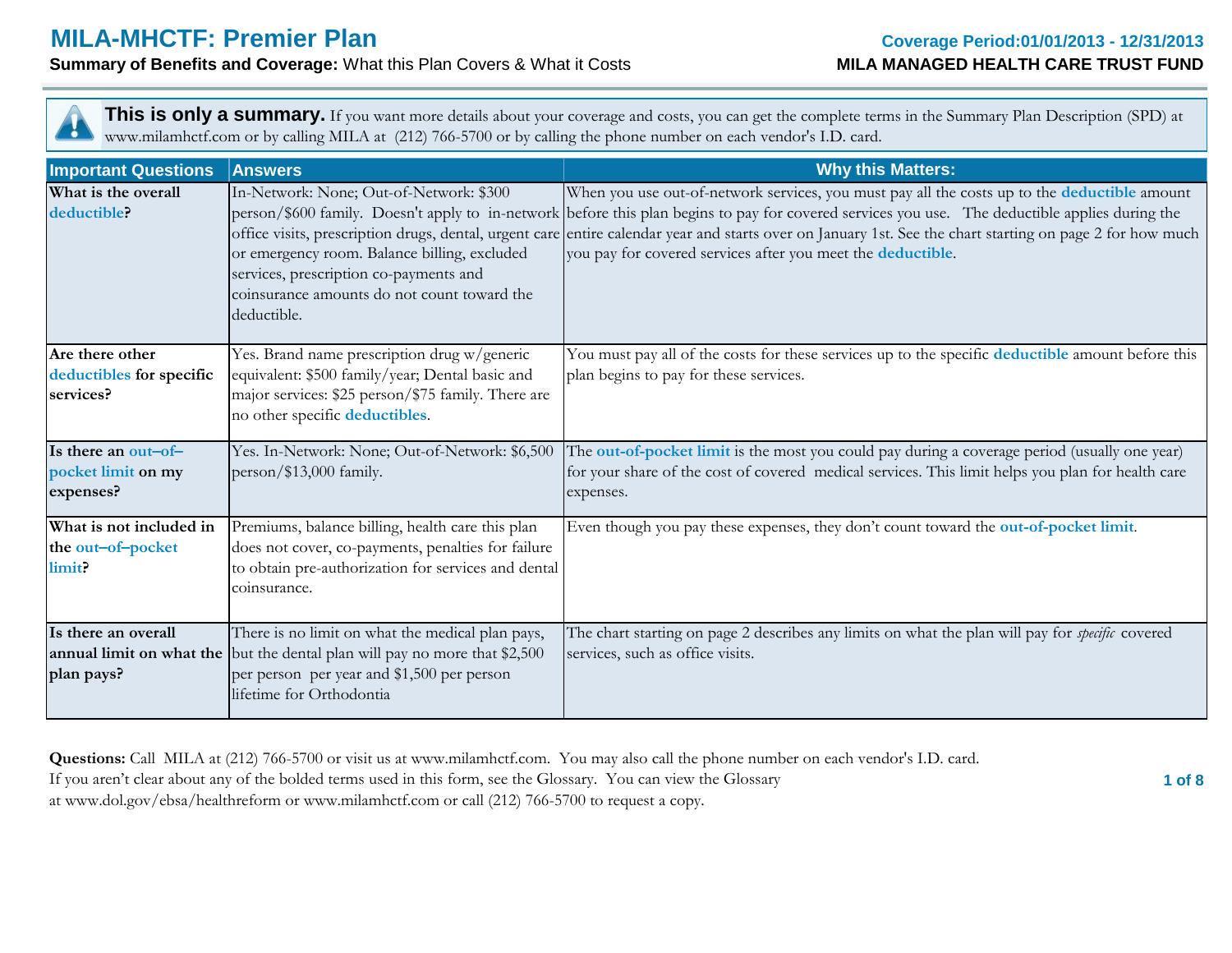| <b>Important Questions</b>                     | <b>Answers</b>                                                                                                                            | <b>Why this Matters:</b>                                                                                                                                                                                                                                                                                                                              |
|------------------------------------------------|-------------------------------------------------------------------------------------------------------------------------------------------|-------------------------------------------------------------------------------------------------------------------------------------------------------------------------------------------------------------------------------------------------------------------------------------------------------------------------------------------------------|
| Does this plan use a<br>network of providers?  | Yes. For a list of in-network<br>providers, see<br>www.milamhctf.com or call the<br>number on the back of the ID<br>card for each vendor. | If you use an in-network doctor or other health care <b>provider</b> , this plan will pay some or all of the costs<br>of covered services. Be aware, your in-network doctor or hospital may use an out-of-network <b>provider</b><br>for some services. See the chart starting on page 2 for how this plan pays different kinds of <b>providers</b> . |
| Do I need a referral to see<br>a specialist?   | No.                                                                                                                                       | You can see the specialist you choose without permission from this plan.                                                                                                                                                                                                                                                                              |
| Are there services this<br>plan doesn't cover? | Yes.                                                                                                                                      | Some of the services this plan doesn't cover are listed on page 6. See your Summary Plan Description<br>(SPD) for additional information about excluded services.                                                                                                                                                                                     |

**● Copayments** are fixed dollar amounts (for example, \$15) you pay for covered health care, usually when you receive the service.

H

- **● Coinsurance** is *your* share of the costs of a covered service, calculated as a percent of the **allowed amount** for the service. For example, if the plan's **allowed amount** for an overnight hospital stay is \$1,000, your **coinsurance** payment of 40% would be \$400. This may change if you haven't met your **deductible.**
- **●** The amount the plan pays for covered services is based on the **allowed amount.** If an out-of-network **provider** charges more than the **allowed amount**, you may have to pay the difference. For example, if an out-of-network hospital charges \$1,500 for an overnight stay and the **allowed amount** is \$1,000, you may have to pay the \$500 difference. (This is called **balance billing.**)
- **●** This plan may encourage you to use in-network providers by charging you no **deductibles** and lower **copayments** and no **coinsurance** amount.

| <b>Common</b>                                                |                                                     | <b>Your Cost if You Use an</b>                                                                                                                             |                                               |                                                                                                                                                                               |  |
|--------------------------------------------------------------|-----------------------------------------------------|------------------------------------------------------------------------------------------------------------------------------------------------------------|-----------------------------------------------|-------------------------------------------------------------------------------------------------------------------------------------------------------------------------------|--|
| <b>Medical Event</b>                                         | <b>Service You May Need</b>                         | <b>In-Network Provider</b>                                                                                                                                 | <b>Out-of-Network</b><br><b>Provider</b>      | <b>Limitations &amp; Exceptions</b>                                                                                                                                           |  |
| If you visit a health<br>care provider's office<br>or clinic | Primary care visit to treat an<br>injury or illness | $$15$ copay/visit                                                                                                                                          | $\sqrt{40\%}$ coinsurance after<br>deductible | OB/GYN is covered as specialist for illness-<br>related care.                                                                                                                 |  |
|                                                              | Specialist visit                                    | \$30 copay/visit                                                                                                                                           | 40% coinsurance after<br>deductible           |                                                                                                                                                                               |  |
|                                                              | Other practitioner office visit                     | \$30 copay/visit for<br>acupuncture; \$10/visit for<br>short term rehabilitation<br>therapy, chiropractic and<br>office visits for diagnostic<br>radiology | 40% coinsurance after<br>deductible           | Chiropractic limited to 60 visits per year, in- and<br>out-of-network combined.<br>Acupuncture is available in-network only and<br>limited to \$80 maximum benefit per visit. |  |
|                                                              | Preventive<br>care/screening/immunization           | PCP - \$15 copay/visit;<br>Specialist - \$30 copay/visit<br>Immunization - No charge                                                                       | Not covered                                   | Age and frequency limits apply. Not covered out-<br>of-network.                                                                                                               |  |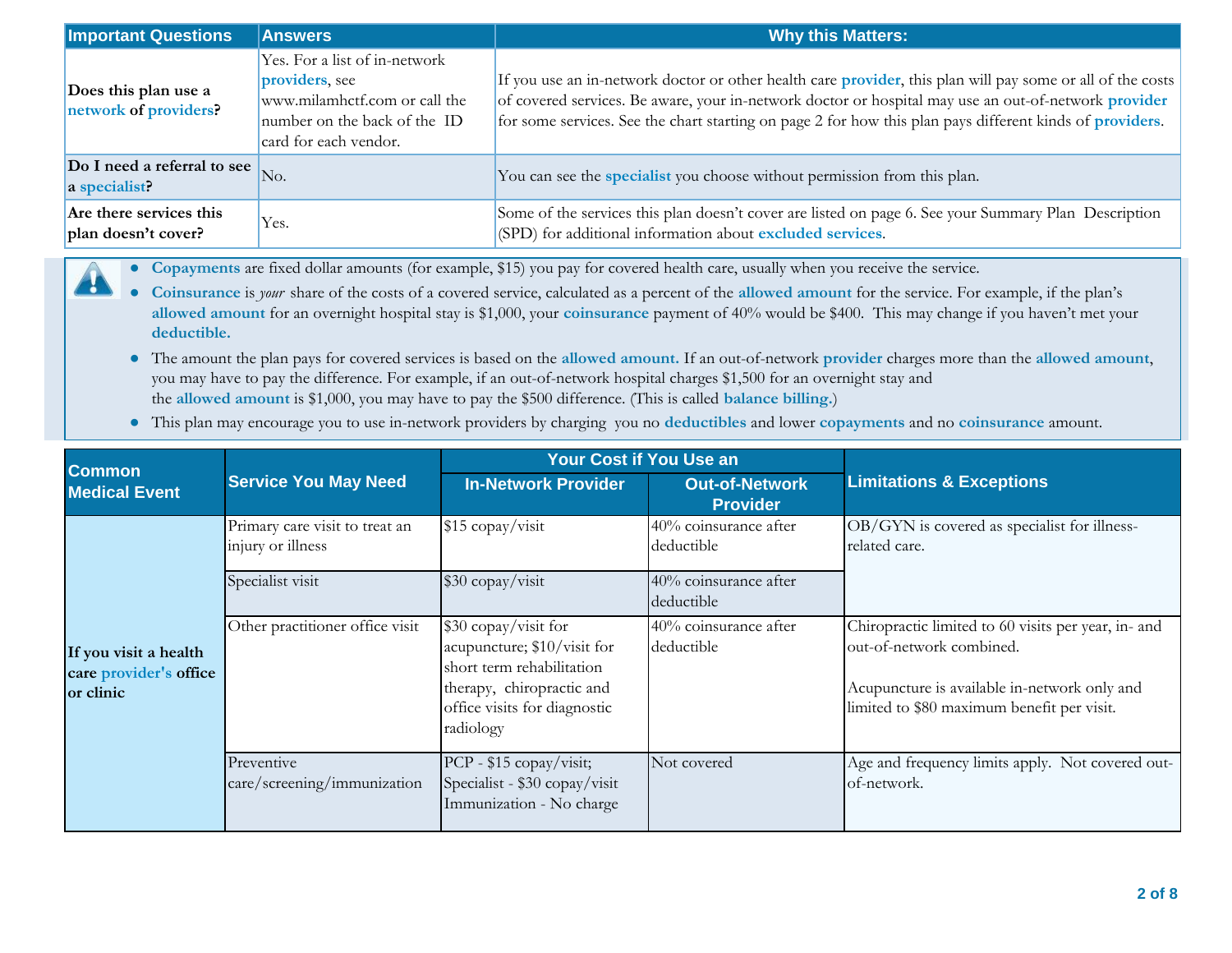| <b>Common</b>                                                                                                                                                 |                                                             | Your Cost if You Use an                                                                                                    |                                                                                                                  |                                                                                                                                                                                                                                                                                                                                                                                                                                                       |  |
|---------------------------------------------------------------------------------------------------------------------------------------------------------------|-------------------------------------------------------------|----------------------------------------------------------------------------------------------------------------------------|------------------------------------------------------------------------------------------------------------------|-------------------------------------------------------------------------------------------------------------------------------------------------------------------------------------------------------------------------------------------------------------------------------------------------------------------------------------------------------------------------------------------------------------------------------------------------------|--|
| <b>Medical Event</b>                                                                                                                                          | <b>Service You May Need</b>                                 | <b>In-Network Provider</b>                                                                                                 | <b>Out-of-Network</b><br><b>Provider</b>                                                                         | <b>Limitations &amp; Exceptions</b>                                                                                                                                                                                                                                                                                                                                                                                                                   |  |
| If you have a test                                                                                                                                            | Diagnostic test (x-ray, blood<br>work)                      | No charge; \$10 copay/visit if<br>performed in physician office<br>as part of office visit and for<br>diagnostic radiology | 40% coinsurance after<br>deductible                                                                              | No additional charge after office visit copay if<br>given during office visit.                                                                                                                                                                                                                                                                                                                                                                        |  |
|                                                                                                                                                               | Imaging (CT/PET scans, MRIs) No charge; \$10 copay/visit if | performed in physician office<br>as part of office visit                                                                   | 40% coinsurance after<br>deductible                                                                              | Failure to obtain pre-authorization will result in<br>20% reduction in benefits.<br>No additional charge after office visit copay if<br>given during office visit.                                                                                                                                                                                                                                                                                    |  |
|                                                                                                                                                               | Generic drugs                                               | Retail and Mail Order: \$5<br>copay/prescription                                                                           | Retail only: \$5<br>copay/prescription plus<br>additional cost for out-of-<br>network pharmacy; no mail<br>order | Retail up to 30-day supply plus one refill. Mail<br>order up to 90-day supply; must be used after one<br>refill at retail. All maintence drugs must go<br>through CVS mail order or the CVS<br>Maintenance Choice Program.                                                                                                                                                                                                                            |  |
| If you need drugs to<br>treat your illness or<br>condition<br>More information<br>about prescription<br>drug coverage is<br>available at<br>www.caremark.com. | Preferred brand drugs                                       | Retail: \$10 copay/prescription; Retail only: \$10<br>Mail Order: \$15<br>copay/prescription                               | copay/prescription plus<br>additional cost for out-of-<br>network pharmacy; no mail<br>order                     | Some medications require prior approval from<br>Caremark. Brand name drugs with generic<br>equivalent (multi-source drugs) subject to \$500<br>deductible plus excess cost of multi-source drug.<br>Must submit claim to Caremark for out-of-<br>network retail pharmacy. Responsible for the<br>copay and additional cost between what the<br>prescription would have cost at in-network<br>pharmacy and the cost at the out-of-network<br>pharmacy. |  |
|                                                                                                                                                               | Non-preferred brand drugs                                   | Retail: \$25 copay/prescription; Retail only: \$25<br>Mail Order: \$50<br>copay/prescription                               | copay/prescription plus<br>additional cost for out-of-<br>network pharmacy; no mail<br>order                     |                                                                                                                                                                                                                                                                                                                                                                                                                                                       |  |
|                                                                                                                                                               | Facility fee (e.g., ambulatory<br>surgery center)           | No charge                                                                                                                  | 40% coinsurance after<br>deductible                                                                              | Includes outpatient surgery and non-surgery<br>facility charges.                                                                                                                                                                                                                                                                                                                                                                                      |  |
| If you have<br>outpatient surgery                                                                                                                             | Physician/surgeon fees                                      | No charge                                                                                                                  | 40% coinsurance after<br>deductible                                                                              | Failure to obtain pre-authorization will result in<br>20% reduction in benefits for certain<br>surgeries/procedures. 50% reduction of charges to<br>the surgery of lesser charge for multiple surgeries<br>performed during one operating session.                                                                                                                                                                                                    |  |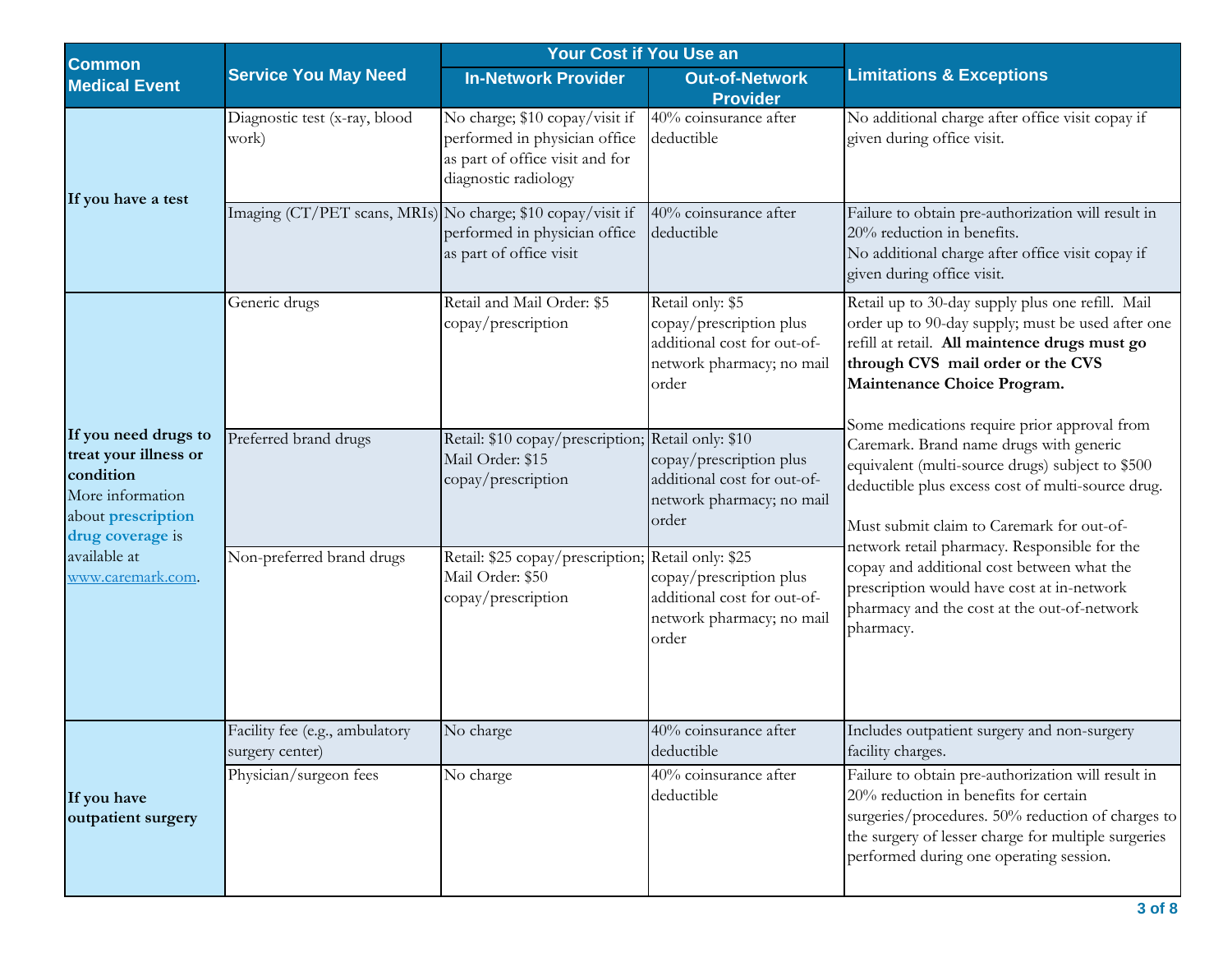| <b>Common</b>                                                                   | <b>Service You May Need</b>                            | <b>Your Cost if You Use an</b>                                          |                                          |                                                                                                                                                  |  |
|---------------------------------------------------------------------------------|--------------------------------------------------------|-------------------------------------------------------------------------|------------------------------------------|--------------------------------------------------------------------------------------------------------------------------------------------------|--|
| <b>Medical Event</b>                                                            |                                                        | <b>In-Network Provider</b>                                              | <b>Out-of-Network</b><br><b>Provider</b> | <b>Limitations &amp; Exceptions</b>                                                                                                              |  |
| If you need                                                                     | Emergency room services                                | If true emergency,<br>\$25 copay/visit                                  | If true emergency,<br>\$25 copay/visit   | Emergency room coverage is only for a valid<br>emergency. Copay waived if admitted within 24<br>hrs.                                             |  |
| immediate medical<br>attention                                                  | Emergency medical<br>transportation                    | No charge                                                               | No charge                                | Licensed ambulance to and from nearest covered<br>treatment facility                                                                             |  |
|                                                                                 | Urgent care                                            | \$25 copay/visit                                                        | \$25 copay/visit                         | Copay waived if admitted within 24 hrs.                                                                                                          |  |
| If you have a hospital                                                          | Facility fee (e.g., hospital room)                     | No charge                                                               | 40% coinsurance after<br>deductible      | Failure to obtain pre-authorization will result in<br>20% reduction in benefits. Limited to semi-private<br>room negotiated rate.                |  |
| stay                                                                            | Physician/surgeon fee                                  | No charge                                                               | 40% coinsurance after<br>deductible      | 50% reduction of charges to the surgery of lesser<br>charge for multiple surgeries performed during<br>one operating session.                    |  |
| If you have mental<br>health, behavioral<br>health, or substance<br>abuse needs | Mental/Behavioral health<br>outpatient services        | \$15 co-pay/office visit, no<br>charge for other outpatient<br>services | 40% coinsurance after<br>deductible      | Includes individual, group and intensive outpatient<br>treatment. Intensive outpatient treatment must<br>be approved by Cigna Behavioral Health. |  |
|                                                                                 | Mental/Behavioral health<br>inpatient services         | No charge                                                               | 40% coinsurance after<br>deductible      | Failure to obtain pre-authorization will result in<br>20% reduction in benefits. Limited to semi-private<br>room negotiated rate.                |  |
|                                                                                 | Substance use disorder<br>outpatient services          | \$15 co-pay/office visit, no<br>charge for other outpatient<br>services | $40\%$ coinsurance after<br>deductible   | Includes individual, group and intensive outpatient<br>treatment. Intensive outpatient treatment must be<br>approved by Cigna Behavioral Health. |  |
|                                                                                 | Substance use disorder inpatient No charge<br>services |                                                                         | 40% coinsurance after<br>deductible      | Failure to obtain pre-authorization will result in<br>20% reduction in benefits. Limited to semi-private<br>room negotiated rate.                |  |
|                                                                                 | Prenatal and postnatal care                            | \$15 copay to confirm<br>pregnancy; no charge for<br>subsequent visits  | 40% coinsurance after<br>deductible      | Copay only applies to first visit to confirm<br>pregnancy.                                                                                       |  |
| If you are pregnant                                                             | Delivery and all inpatient<br>services                 | No charge                                                               | 40% coinsurance after<br>deductible      | Includes inpatient hospital and birthing center;<br>nurse midwives in-network only.                                                              |  |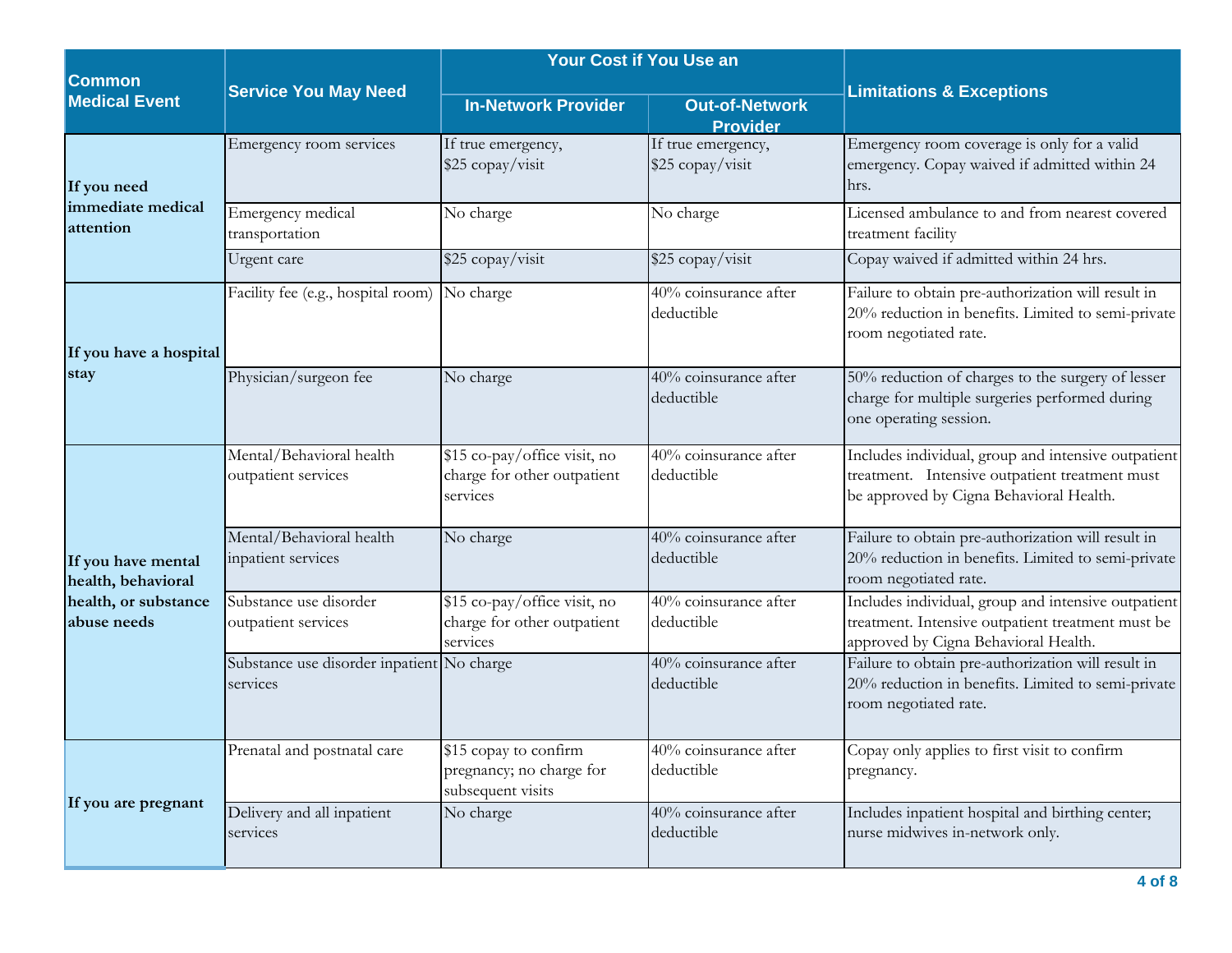| <b>Common</b>                             |                             | Your Cost if You Use an                                                                                                                           |                                                        |                                                                                                                                                                                                                                                            |  |
|-------------------------------------------|-----------------------------|---------------------------------------------------------------------------------------------------------------------------------------------------|--------------------------------------------------------|------------------------------------------------------------------------------------------------------------------------------------------------------------------------------------------------------------------------------------------------------------|--|
| <b>Medical Event</b>                      | <b>Service You May Need</b> | <b>In-Network Provider</b>                                                                                                                        | <b>Out-of-Network</b><br><b>Provider</b>               | <b>Limitations &amp; Exceptions</b>                                                                                                                                                                                                                        |  |
|                                           | Home health care            | No charge                                                                                                                                         | 40% coinsurance after<br>deductible                    | 120-days maximum/calendar year. 4 hours $= 1$<br>visit. Failure to obtain pre-authorization will<br>result in 20% reduction in benefits.                                                                                                                   |  |
| If you need help<br>recovering or have    | Rehabilitation services     | \$10 copay/visit, outpatient; no 40% coinsurance after<br>charge for inpatient skilled<br>nursing facility (SNF), rehab<br>and sub-acute facility | deductible                                             | Short-term outpatient rehab limited to combined<br>total of 60 visits/year. Inpatient SNF, rehab and<br>sub-acute facility limited to combined total of 100<br>days/year. Failure to obtain pre-authorization will<br>result in 20% reduction in benefits. |  |
| other special health<br>needs             | Habilitation services       | Not covered                                                                                                                                       | Not covered                                            | You must pay 100% of these expenses.                                                                                                                                                                                                                       |  |
|                                           | Skilled nursing care        | No charge for inpatient skilled 40% coinsurance after<br>nursing facility (SNF) or sub-<br>acute facility                                         | deductible                                             | Inpatient SNF, rehab and sub-acute facility limited<br>to combined total of 100 days/year. Failure to<br>obtain pre-authorization will result in 20%<br>reduction in benefits.                                                                             |  |
|                                           | Durable medical equipment   | $\overline{\text{No}}$ charge                                                                                                                     | $40\%$ coinsurance after<br>deductible                 | Limited to approved equipment.                                                                                                                                                                                                                             |  |
|                                           | Hospice service             | No charge                                                                                                                                         | 40% coinsurance after<br>deductible                    | Failure to obtain pre-authorization will result in<br>20% reduction in benefits. Maximum 180-<br>days/lifetime.                                                                                                                                            |  |
|                                           | Eye exam                    | \$10 copay/exam                                                                                                                                   | Balances over \$30                                     | One exam/12 months (with dilation and<br>refraction as necessary). Out-of-network<br>maximum of \$30 per exam.                                                                                                                                             |  |
| If your child needs<br>dental or eye care | Glasses                     | $\$\$ 15 copay/glasses plus 80% of Frames - No charge up to<br>balance over \$100                                                                 | \$40; Lenses - no charge up<br>to \$25 (single vision) | Frames - one/every 24 months; lenses - one/every<br>12 months. Out-of-network limit of \$40 for<br>frames and \$25 for single vision lenses.                                                                                                               |  |
|                                           | Dental check-up             | No charge                                                                                                                                         | No charge up to allowable<br>amount                    | Limit 2/year. For out-of-network providers, you<br>are responsible for difference between allowable<br>amount and out-of-network dentist charges.                                                                                                          |  |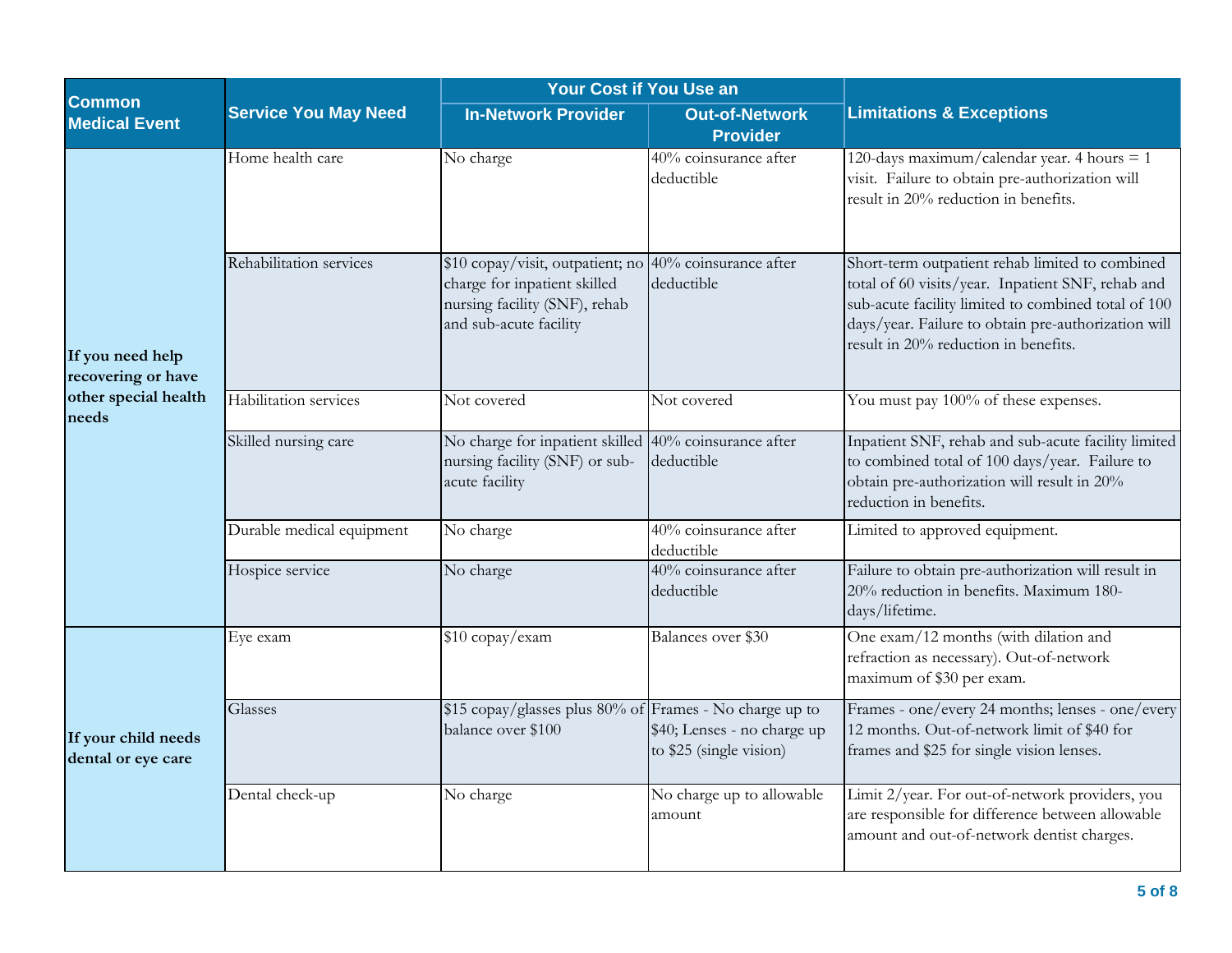# **Excluded Services & Other Covered Services:**

| Services Your Plan Does NOT Cover (This isn't a complete list. Check your SPD for other excluded services.)                                                                                                                                                                                                                                                                              |                                                                                      |                                                                                              |  |  |  |
|------------------------------------------------------------------------------------------------------------------------------------------------------------------------------------------------------------------------------------------------------------------------------------------------------------------------------------------------------------------------------------------|--------------------------------------------------------------------------------------|----------------------------------------------------------------------------------------------|--|--|--|
| • Cosmetic surgery (except for accidental injury or<br>• Infertility treatment (aids to conception, actual or • Long-term care<br>congenital abnormality of dependent child)<br>attempted impregnation or other fertilization<br>· Weight loss programs (discounts available<br>• Habilitation services<br>through Cigna Healthy Rewards Program)<br>expenses)<br>$\bullet$ Hearing aids |                                                                                      |                                                                                              |  |  |  |
| <b>Other Covered Services</b> (This isn't a complete list. Check your SPD for other covered services and your costs for those services.)                                                                                                                                                                                                                                                 |                                                                                      |                                                                                              |  |  |  |
| • Acupuncture (all conditions including acupressure to • Dental care (Adult) (annual benefit maximum<br>$\frac{1}{2}$ max of \$80 benefit/visit, in-network only)                                                                                                                                                                                                                        | \$2,500 and lifetime maximum orthodontia benefit                                     | • Private-duty nursing (outpatient, 70 visits/year;<br>one visit $=$ 4 hours)                |  |  |  |
| • Bariatric surgery (if medically necessary)                                                                                                                                                                                                                                                                                                                                             | of $$1,500$                                                                          | • Routine eye care (Adult) (exams one/12 mos.,                                               |  |  |  |
| • Chiropractic care (excludes massage therapy;<br>maximum of 60 visits/year)                                                                                                                                                                                                                                                                                                             | • Non-emergency care when traveling outside the<br>U.S. (limited to residents of US) | frames one/24 mos., lenses one/12 mos.)<br>• Routine foot care $(\$1,000$ max/calendar year) |  |  |  |

### **Your Rights to Continue Coverage:**

If you lose coverage under the Plan, then, depending upon the circumstances, Federal and State laws may provide protections that allow you to keep health coverage. Any such rights may be limited in duration and will require you to pay a premium. Other limitations on your rights to continue coverage may also apply.

For more information on your rights to continue coverage, contact the Plan at MILA Managed Healthcare Trust Fund, 111 Broadway, Suite 502, New York, NY 10006-1901; Phone (212) 766-5700. You may also contact your state insurance department, the U.S. Department of Labor, Employee Benefits Security Administration at 1-866-444-EBSA (3272) or www.dol.gov/ebsa/healthreform, or the U.S. Department of Health and Human Services at 1-877-267-2323, option 4, x61565 or www.cciio.cms.gov.

# **Your Grievance and Appeals Rights:**

If you have a complaint or are dissatisfied with a denial of coverage for claims under your plan, you may be able to **appeal** or file a **grievance**. For questions about your rights, this notice, or assistance, you can contact: MILA Managed Healthcare Trust Fund, 111 Broadway, Suite 502, New York, NY 10006-1901; Phone (212) 766-5700. You may contact the applicable Claims Administrator at the number listed on the back of your ID card. You may also contact the Department of Labor's Employee Benefits Security Administration at 1-866-444-EBSA (3272) or www.dol.gov/ebsa/healthreform.

#### **Language Access Services:**

 SPANISH (Español): Para obtener asistencia en Español, llame al 212-766-5700. TAGALOG (Tagalog): Kung kailangan ninyo ang tulong sa Tagalog tumawag sa 212-766-5700. NAVAJO (Dine): Dinek'ehgo shika at'ohwol ninisingo, kwiijigo holne' 212-766-5700. CHINESE (中文): 如果需要中文的帮助,请拨打这个号码 212-766-5700. –––––––––––––––––––––*To see examples of how this plan might cover costs for a sample medical situation, see the next page.* –––––––––––––––––––

**6 of 8**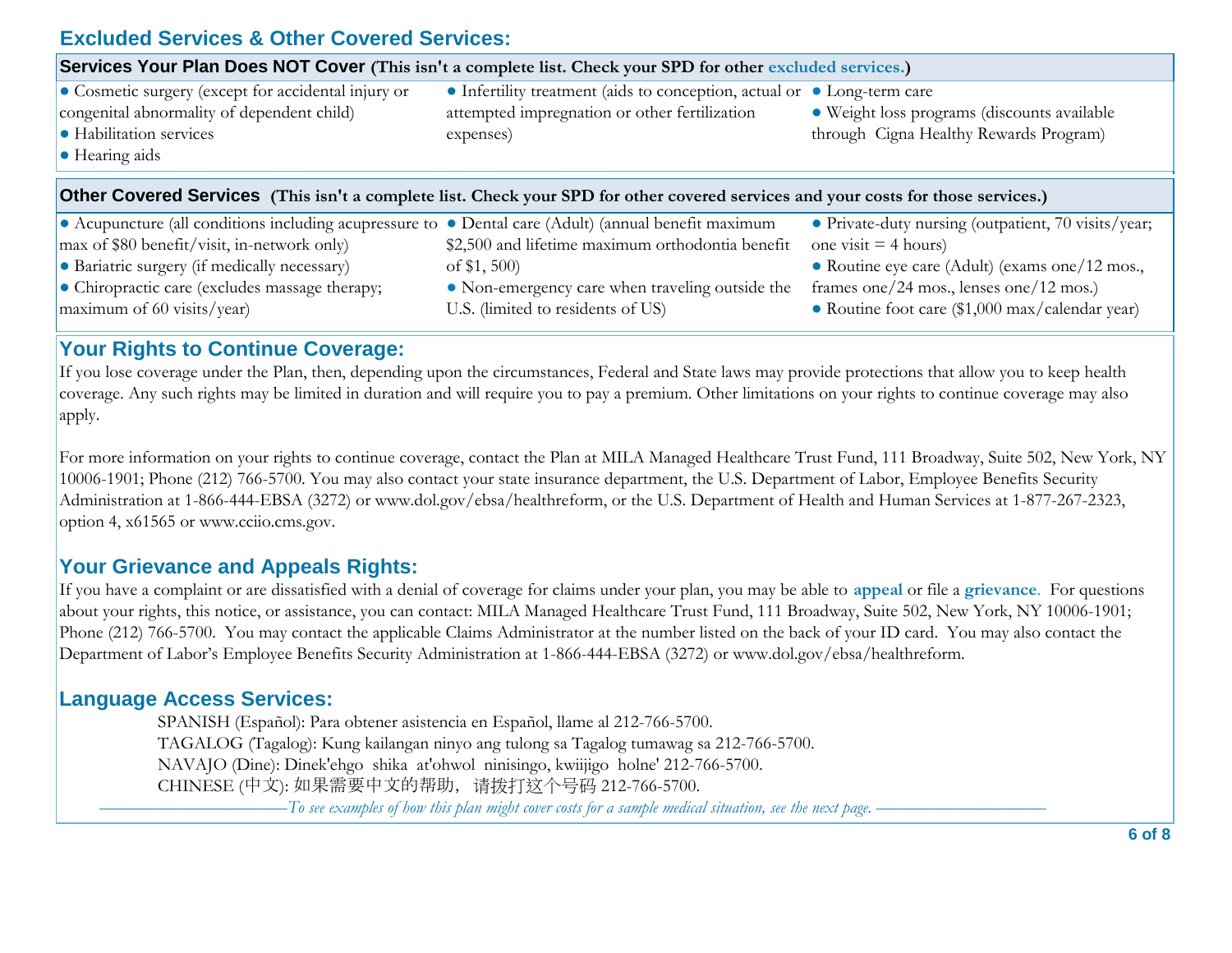# **About these Coverage Examples:**

These examples show how this plan might cover medical care in given situations. Use these examples to see, in general, how much financial protection a sample patient might get if they are covered under different plans.



Don't use these examples to estimate your actual costs under this plan. The actual care you receive will be different from these examples, and the cost of that care will also be different.

See the next page for important information about these examples.

## **Having a baby (normal delivery)**

- **Amount owed to providers:** \$7,540
- **Plan pays** \$7,480
- **Patient pays** \$60

| Hospital charges (mother)  | \$2,700 |
|----------------------------|---------|
| Routine obstetric care     | \$2,100 |
| Hospital charges (baby)    | \$900   |
| Anesthesia                 | \$900   |
| Laboratory tests           | \$500   |
| Prescriptions              | \$200   |
| Radiology                  | \$200   |
|                            |         |
| Vaccines, other preventive | \$40    |
| Total                      | \$7,540 |
| <b>Patient pays:</b>       |         |
| Deductibles                | \$0     |
| Co-pays                    | \$30    |
| Co-insurance               | $\$0$   |

**Total \$60** 

# **Managing type 2 diabetes (routine maintenance of**

**a well-controlled condition)**

- **Amount owed to providers:** \$5,400
- **Plan pays** \$4,910
- **Patient pays** \$490

#### **Sample care costs: Sample care costs:**

| Hospital charges (mother) | \$2,700 | Prescriptions                  | \$2,900 |
|---------------------------|---------|--------------------------------|---------|
| Routine obstetric care    | \$2,100 | Medical Equipment and Supplies | \$1,300 |
| Hospital charges (baby)   | \$900   | Office Visits and Procedures   | \$700   |
| Anesthesia                | \$900   | Education                      | \$300   |
| Laboratory tests          | \$500   | Laboratory tests               | \$100   |
| Prescriptions             | \$200   | Vaccines, other preventive     | \$100   |
| Radiology                 | \$200   | Total                          | \$5,400 |

## **Patient pays:**

|                      |      | Deductibles          | $\$0$ |
|----------------------|------|----------------------|-------|
| <b>Patient pays:</b> |      | $Co$ -pays           | \$410 |
| Deductibles          | \$0  | Co-insurance         | \$0   |
| Co-pays              | \$30 | Limits or exclusions | \$80  |
| Co-insurance         | \$0  | Total                | \$490 |
|                      |      |                      |       |

**NOTE: The Coverage Examples are based on treatment which the government assumes the average patient will require. The costs which a MILA participant will pay will depend upon the actual treatment he or she receives.**